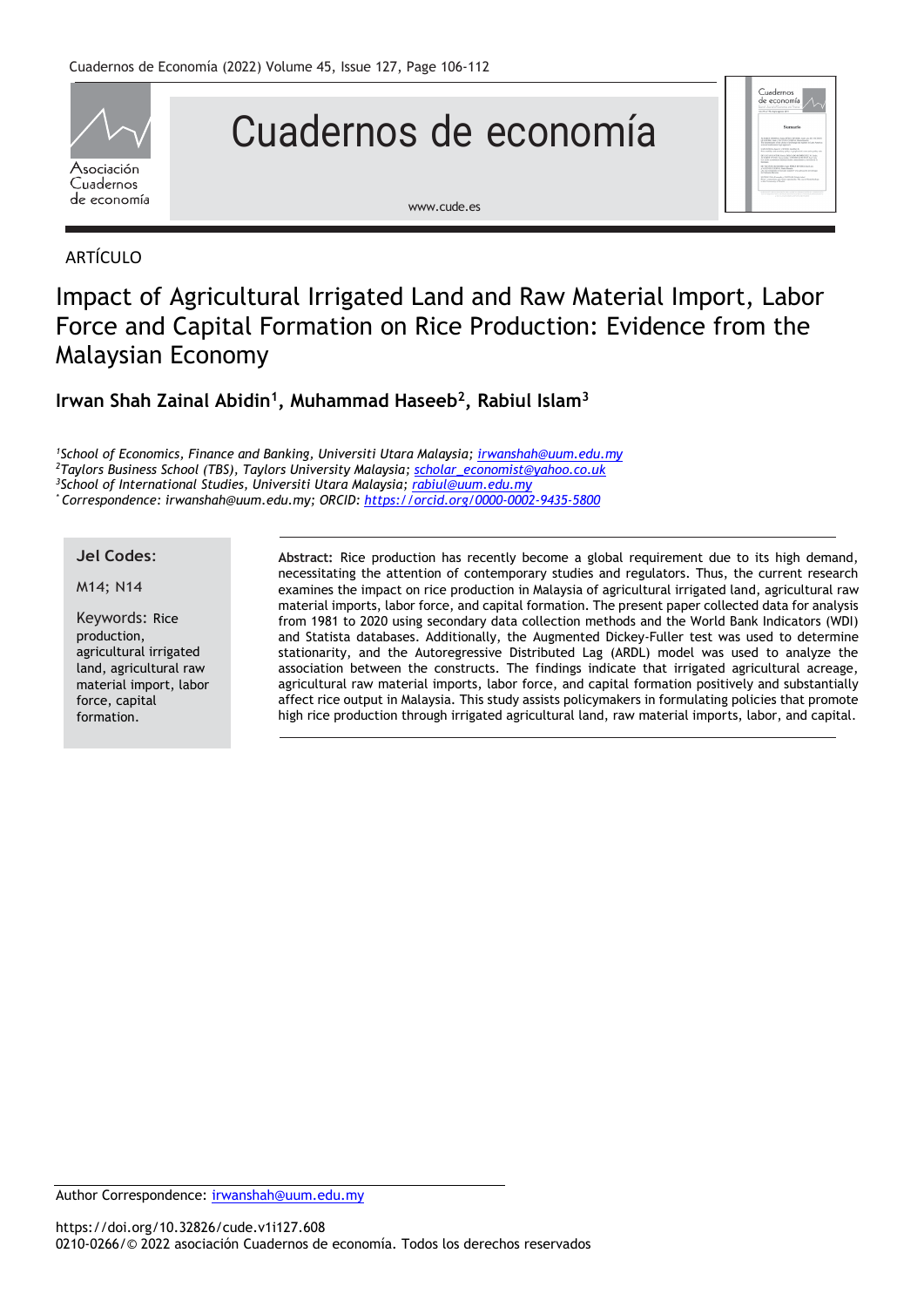Impact of Agricultural Irrigated Land and Raw Material Import, Labor Force and Capital Formation on Rice Production: Evidence from the Malaysian Economy

### **1. Introduction**

The agriculture sector plays a vital role in economic growth and sustainable development in agricultural countries. It contributes to different industries to promote the economy by providing raw materials. Agriculture is a significant sector in Malaysia. This industry has been the backbone of Malaysia's economy for many years, producing agricultural products for domestic consumption while earning foreign currency. Agriculture contributes to the country's Gross Domestic Product (GDP). The impact of irrigated land, raw material imports, labor force and capital formation on rice production was examined in this study. The study determined that if a country has a high proportion of agricultural land that is irrigated, it provides the expected results in rice production. The study established that improving the quality of imported raw materials such as seas, crop medicines, and the quality of different seas from other nations might increase Malaysia's production limitations. The trained and expert labor force can also play a tremendous role in rice production in the Malaysian agriculture++e sector. A considerable capital investment can get the required output of rice to boost the economy of Malaysia. Although Kuala Langat and Sabak Bernam are typically suited for a greater range of crops, the study predicted that agricultural expansion could lead to environmental degradation in these areas. This research could be valuable in determining possible agricultural yields and ecological deterioration in the study area and estimating the potential conversion of agricultural land to non-agricultural uses [\(Olaniyi, Ajiboye, Abdullah, Ramli, & AM, 2015\)](#page-6-0).

Numerous factors affect the quality of rice noodles, including rice species and compositions, raw material pretreatment, processing methods, and ambient conditions. Additionally, anti-aging, water retention, and preservatives enhance rice noodles' quality. [\(L. He et al., 2020\)](#page-6-1). Rice production in Malaysia is linked to technological adoption, labor force, human capital, and capital accumulation positively and significantly. [\(Abidin, Haseeb, Islam, & Chiat, 2022\)](#page-5-0). Precipitation and production factors such as planted area, fertilizer use, and rural labor force played a significant part in improving rice output and guaranteeing food security in major Asian riceproducing countries [\(Li et al., 2022\)](#page-6-2). At 28,000 MJ/ha, the lowest energy input for rice production was observed in groups of medium-aged farmers with moderate farming experience. Farmers having a higher net income, larger fields, and involvement in extension classes are more likely to reduce rice farming's total energy usage. [\(Ehsan Houshyar, B Chen, & GQ](#page-6-3)  [Chen, 2019\)](#page-6-3). Age, rice revenue, loans from cooperatives and other sources, and agricultural holdings are the most important elements determining capital accumulation. Increasing farmers' average education considerably boosts agricultural capital. Farmers' and rural dwellers' education should be at the forefront of any rural reform program [\(Olowa & Olowa, 2017\)](#page-6-4).

The notion of irrigated agricultural land and raw material imports, labor force, and capital formation in rice production is an enthralling subject for research among famous academics. Rice yields are projected to be more susceptible to weed infestation and water stress due to climate change, which will aid in the development of appropriate management strategies for future rice output. [\(Kontgis et al., 2019\)](#page-6-5). Rice production impacted the environment in three ways: potential global warming, potential water use, and potential fossil fuel depletion. The cultivation phase of rice production was the major contribution to environmental repercussions due to the manufacturing and application of fertilizer and pesticides [\(Zheng et al., 2020\)](#page-6-6). Due to their close relationship, climate change poses a significant threat to paddy production, hence affecting food security. As a result, Malaysia's paddy and rice intervention techniques must be rethought, with an emphasis

on increasing paddy farmers' adaptive capacity in the face of climate change. [\(Firdaus, Leong Tan, Rahmat, & Senevi](#page-6-7)  [Gunaratne, 2020\)](#page-6-7).

This study aimed to analyze the agricultural irrigated land and raw material import, labor force, and capital formation on rice production with evidence from the Malaysian economy. Malaysia is an agrarian country and produces a large part of the economy through agriculture. Thus, manufacturing and service sectors exhibit a strong correlation with real GDP per capita, whereas agriculture exhibits no such correlation. [\(Firdaus et](#page-6-7)  [al., 2020\)](#page-6-7). The Malaysian economy and GDP were forecasted for 2020 to 2050 for the required sectors. Some sectors, such as agriculture and services, have forward linkages. Others, such as manufacturing and mining, are unaffected by construction sector causality, which refers to contributing sectors' conduct during a recession that results in significant income. Malaysia's economy is evolving toward more environmentally friendly output, focusing on the construction sector. Other countries can utilize the findings as a blueprint for achieving long-term development. The significance of this study is that it will be helpful to experts worldwide in allocating resources to make the construction industry a more sustainable sector following a shock. A sustainable conceptual framework has been presented for a global application that underlines the components involved in the construction industry's expansion to ensure its long-term viability [\(Alaloul et al., 2021\)](#page-5-1).

Malaysia is a country in Southeast Asia. Malaysia's official religion is Islam, and Muslims account for over 60% of the population, while Buddhists make up the remaining 20%. The diverse cultures of its people influence Malaysian culture. The Malays were the first to settle in the area, arriving from mainland Asia in ancient times, followed by indigenous tribes. When economic relations with those countries began, cultural influences from China and India became more apparent, and immigration to Malaysia increased significantly. Malaysian culture has been impacted by Persian, Arabic, and British cultures. Malaysia's various ethnic groups each have distinct cultural identities; however, there is significant overlap.

Thus, there is a need to show the impact of agricultural irrigated land and raw material import, labor force, and capital formation on rice production with evidence from the Malaysian economy. This research is being presented to address this pressing need. Our study elucidates the impact of agricultural irrigated land and raw material import, labor force, and capital formation on rice production with evidence from the Malaysian economy. The study also aimed to analyze agricultural irrigated land and raw material import, labor force, and capital formation on rice production. Many experts and academics have undoubtedly looked into agricultural irrigated land and raw material import, labor force, and capital formation on rice production. However, just a few research have looked into agricultural irrigated land and raw material import, labor force, and capital formation on rice production. Our research bridged this gap in the literature by examining the contribution of agricultural irrigated land and raw material import, labor force, and capital formation to rice production with evidence from the Malaysian economy. Most of the extant material focuses on the direct influence of agricultural irrigated land and raw material import, labor force, and capital formation on rice production.

Nonetheless, few studies have examined the impact of agricultural irrigated land and raw material imports, labor force, and capital formation on rice output using Malaysian data. Thus, our analysis bridges this gap by examining the impact on rice production of agricultural irrigated land and raw material imports, labor force, and capital formation. The Malaysian economy and manufacturing sector were chosen for the understudy construct analysis because no one had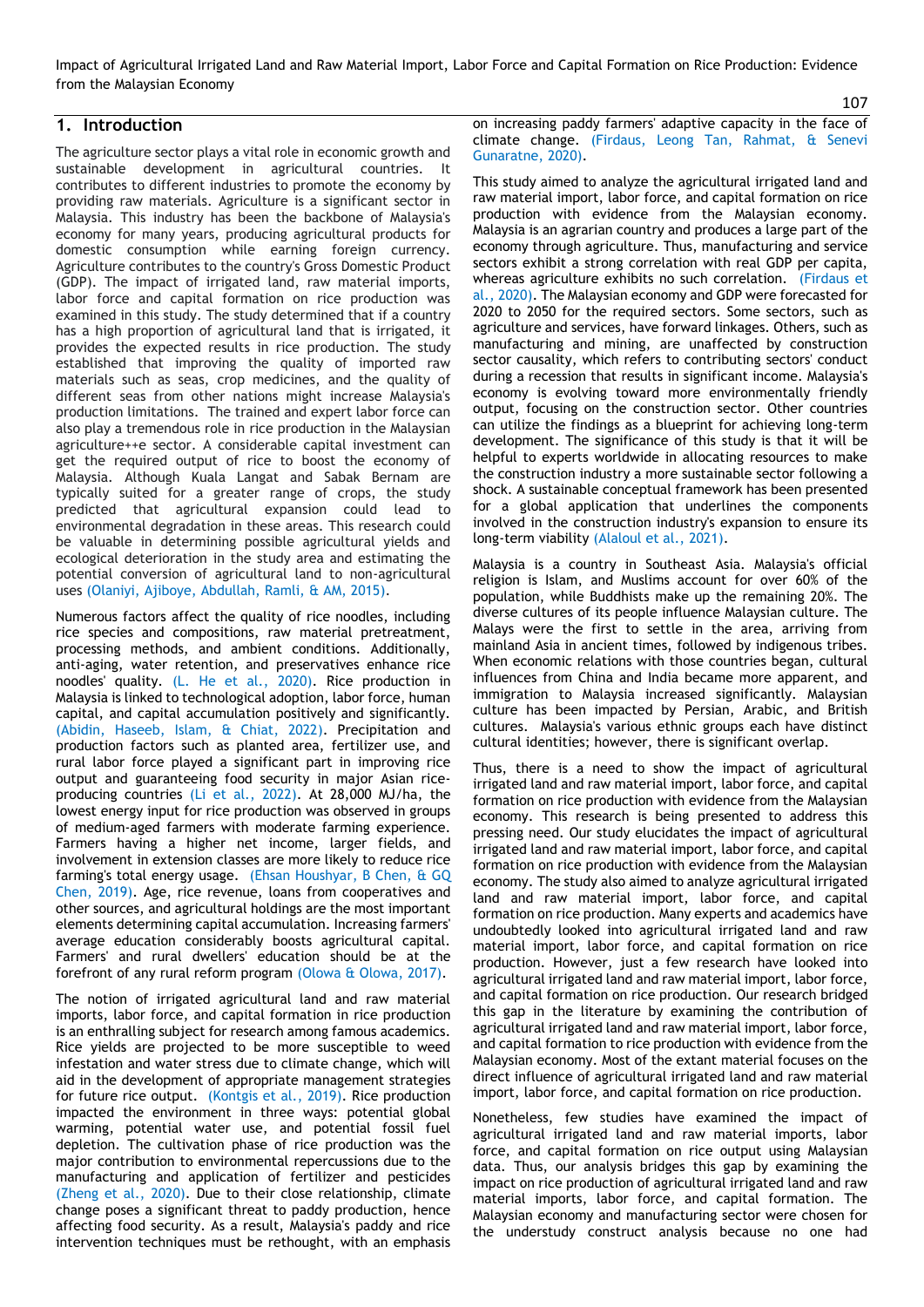previously examined agricultural irrigated land and raw material imports, labor force, and capital formation in rice production using information from the Malaysian economy. This work is organized into five sections. Following an introduction to the subject, the paper establishes a framework for the interplay of agricultural irrigated land, raw material imports, labor force development, and capital development on rice production, utilizing data from the Malaysian economy and earlier literary arguments. The third section explains how the data to back up the study concepts has been gathered. Additionally, this section explains how the validity of data was determined and the conclusions drawn as a result of this examination. Following that, the study's findings are confirmed by previous research. The study's implications, conclusion, and limitations are then presented in the last section. Analyses were carried out to assess the situation.

# **2. Literature Review**

The sustainable development of the agriculture sector is the natural development of many interlinked industries to promote the country's economy. A country can be considered developed if it has crops for its people and export to other countries. The effectiveness of the elements and tools that can influence the industry's development is critical to increasing its competitiveness. The most crucial aspect and tools for agricultural development are efficiently exploiting land and water resources [\(Shoimardonkulovich & Hamidovich, 2020\)](#page-6-8). Researchers and practitioners are now paying special attention to the long-term performance and structure of the agriculture industry. Our study used evidence from the Malaysian economy to examine the contribution of agricultural irrigated land and raw material imports, labor force and capital formation to rice production. The impact of irrigated agricultural land and raw material imports, labor force and capital formation on rice production with evidence from the Malaysian economy has a grip in the literary world, as several authors have stated their views on the subject. This study presented its concepts about the agricultural irrigated land and raw material import, labor force, and capital formation to rice production with evidence from the Malaysian economy using previous literary arguments as a guide:

A scholarly article was presented by [Magasumovna, Anasovna,](#page-6-9)  and Alfirovna (2017) to focus on the increase in efficiency in agricultural production. Russia is a federal state made up of 85 primarily autonomous entities: territories, regions, republics, and counties. One distinguishing trait is the uneven distribution of Russian agricultural production over 79 areas—a limited specialty in various agriculture or animal fields husbandry. The total number of indications directly or indirectly related to one another impacts the agriculture industry's financial outcomes and the existence of a proper database on these indicators; 16 indicators were chosen for the investigation. The study has resulted in agriculture's fixed-asset investment, the profitability of sold items (works, services) in the animal husbandry industry, the fraction of agricultural businesses losing money, the capital area ratio, the capital-labor ratio, and the investment intensity. Thus, the agricultural irrigated land and high-quality raw material import, a trained labor force, and proper capital formation can increase rice production in Malaysia. The research study investigates [Stuecker, Tigchelaar, and Kantar \(2018a\);](#page-6-10) [\(Stuecker,](#page-6-11)  [Tigchelaar, & Kantar, 2018b\)](#page-6-11) climate change in agricultural production. This research was carried out in northcentral Vietnam, as part of a project on climate-smart agriculture and climate services. This study incorporated both primary and secondary data. The statistics featured data on the country's socioeconomic position, which could be used for research purposes. We performed in-depth interviews with 400 farmers

from various villages and used pre-made questionnaires to collect data.

The respondents were chosen using a stratified random selection approach with the village as the stratum. Respondents from all villages in Ky were included in the sample size. Son enclave. Each village's quantity of respondents was chosen. Based on the proportion of households in the overall household population commune. Additionally, responders in each group were randomly picked. Farmers made up the bulk of respondents. Agriculture and forestry are the economy's backbones. A pilot survey of twenty individuals was undertaken. Additionally, testing was conducted in several villages (non-project site).

# **3. The Questionnaire's Usefulness**

The critical data gathered in this study included data on all of the study's livelihood assets and households. It also provides information on the extent of the damage caused by severe weather occurrences in agricultural production in families. Farmers have developed adaptive tactics in response to these situations. Three policy recommendations emerged from the study to assist small-scale farmers in the region in adapting to climate change. These include improving climate change education, implementing farming consolidation policies, and incorporating food security concepts. Local groups are incorporating climate change and adaptation into their activities. Agriculture's sustainable development is contingent upon the modernization of farming irrigated land and importing high-quality raw materials. A trained labor force and sufficient capital formation can help Malaysia enhance rice production. Although temperature variability is minor in the Philippines today, future climate projections suggest that if warming continues unabated, temperatures will regularly exceed known limits to rice production by the end of the century. As a result, reliable seasonal forecasting will likely become even more crucial in providing the knowledge necessary to guide agricultural management to alleviate soil moisture fluctuation and temperature stress. [\(Stuecker et al., 2018a\)](#page-6-10). With the increase of abandoned fields and the resulting vegetation succession and loss of habitat variability, the detrimental effects of agricultural abandonment on farmland species have been fast-growing [\(Katayama, Baba, Kusumoto, & Tanaka,](#page-6-12)  [2015\)](#page-6-12). Nowadays, agriculture development needs to adopt the modernization of farming in irrigated land and raw material import, a trained labor force, and proper capital formation to increase rice production in Malaysia. Rice production is unaffected by technology. Other findings on the rice consumption model were influenced by human capital, per capita income, population, and previous year's consumption. Still, rice prices in Indonesia do not affect rice consumption. The government needs to consider when developing appropriate program policies, such as improving irrigation systems, empowering farmers through regular training, subsidizing material inputs for farmers, and extending land for farmers [\(Bashir & Yuliana, 2019\)](#page-6-13). Imports were boosted by domestic demand for rice and domestic rice prices. Domestic rice productivity, foreign rice prices, and foreign exchange rates, on the other hand, harm rice imports [\(Putra, 2019\)](#page-6-14). To develop rice production in Malaysia, the agriculture industry must embrace innovative machinery for farming with irrigated land and high-quality raw material imports, as well as a trained labor force and adequate capital formation. In central Asian rice-producing countries, precipitation and production factors such as planted area, fertilizer use, and rural labor force played a critical role in raising rice production and ensuring food security [\(Chandio, Gokmenoglu, Ahmad, & Jiang, 2022\)](#page-6-15). The experience of rural-to-urban migration is beneficial to rice production since it reduces fertilizer need. The results would be skewed and inconsistent if self-selection bias and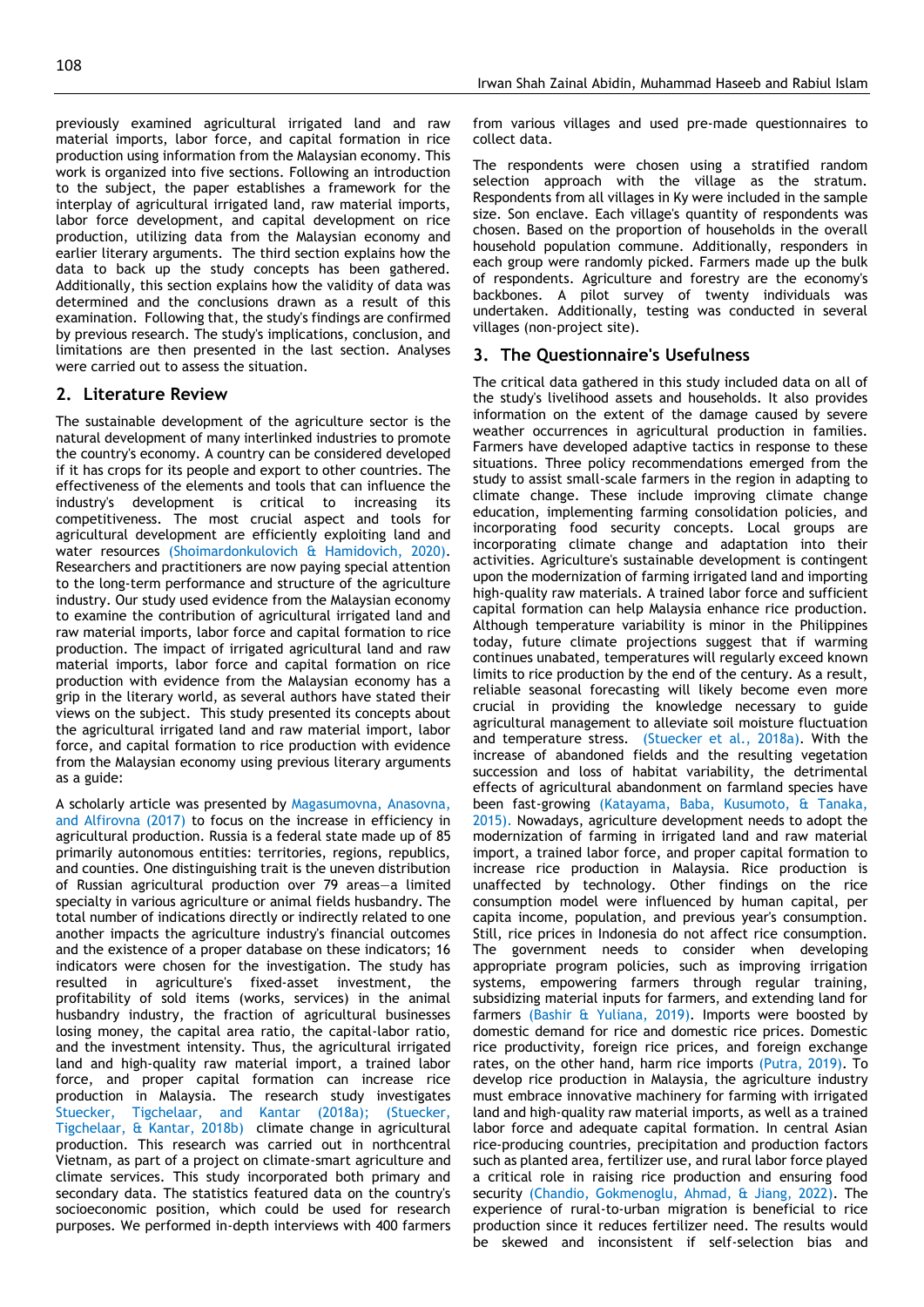Impact of Agricultural Irrigated Land and Raw Material Import, Labor Force and Capital Formation on Rice Production: Evidence from the Malaysian Economy

109

endogeneity of the rural-urban migration experience were not considered. Furthermore, the rice-fertilizer pricing ratio has a favorable impact on fertilizer use. Adopting hybrid rice varieties and participation in technical training programs may reduce rice cultivation's fertilizer use (Zhang, Sun, Hu, Yang, & Shen, 2021). The study demonstrates that sustainable agricultural development requires modernization of farming irrigated land and the import of high-quality raw materials, a trained labor force, and adequate capital formation to enhance rice production in Malaysia. Capital investment, which includes seed and fertilizer, has a negligible effect on rice production in the Cyabayaga Watershed. It is proposed that agricultural education be used to assist these farmers in gaining access to inputs and financing. [\(Ingabire, Bizoza, & Mutware, 2013\)](#page-6-16). Agriculture has a critical part in guaranteeing Poland's energy security, and this sector of the economy may thrive with the proper legal framework and promotion. Biomass is the most common form of renewable energy through agriculture [\(Bielski,](#page-6-17)  Marks-Bielska, Zielińska[-Chmielewska, Romaneckas, &](#page-6-17)  [Šarauskis, 2021](#page-6-17)). Regarding Ghana, agricultural growth via foreign direct investment helps create employment and overall economic development [\(Awunyo-Vitor & Sackey, 2018\)](#page-5-2). The study identified that agriculture depends on upgrading the farming irrigated land and high-quality raw material import, a trained labor force, and proper capital formation can increase rice production in Malaysia. The agriculture industry, which employs the largest percentage of the workforce, generates less than 30% of overall GDP on average. In emerging countries, creating new job possibilities and providing a source of external money [\(Ehsan Houshyar, B Chen, & GQ Chen, 2019\)](#page-6-18).

#### **4. Methods and Material**

**S# Variables Measurement Sources** 01 Rice Production The logarithm of rice production in a million metric tons Statista<br>02 Agricultural Irrigated Land Agricultural irrigated land (% of total agricultural land) WDI 02 Agricultural Irrigated Land Agricultural irrigated land (% of total agricultural land) WDI 03 Agricultural Raw Material Import Agricultural raw material import (% of merchandise import) WDI<br>04 Labor Force Carticipation rate (% of total population age 15 to 64 years) WDI Labor force participation rate (% of total population age 15 to 64 years) 05 Capital Formation Capital formation (% of GDP) WDI

The current article uses a correlation matrix to examine the directional association among the constructs. Moreover, the bound test has also been applied to explore the co-integration among the variables. Finally, the ADF test was used to determine stationarity in this study, and the equation is as follows:

$$
d(Y_t) = \alpha_0 + \beta t + YY_{t-1} + d(Y_t(-1)) + \varepsilon_t
$$
 (2)

The ADF test has the feature of examining the unit root among the construct individually, and the separate equations are mentioned below:

#### **Rice Production**

$$
d(RP_t) = \alpha_0 + \beta t + YRP_{t-1} + d(RP_t(-1)) + \varepsilon_t
$$
 (3)

**Agricultural Irrigated Land** 

$$
d(AIL_t) = \alpha_0 + \beta t + YAIL_{t-1} + d(AIL_t(-1)) + \varepsilon_t \tag{4}
$$

**Agricultural Raw Material Import** 

$$
d(ARMI_t) = \alpha_0 + \beta t + \gamma ARMI_{t-1} + d(ARMI_t(-1)) + \varepsilon_t
$$
 (5)

**Labor Force** 

$$
d(LF_t) = \alpha_0 + \beta t + YLF_{t-1} + d(LF(-1)) + \varepsilon_t
$$
 (6)

#### **Capital Formation**

$$
d(CF_t) = \alpha_0 + \beta t + YCF_{t-1} + d(CF_t(-1)) + \varepsilon_t
$$
 (7)

Finally, the current paper has applied the ARDL model to examine the association between the constructs. The ARDL model has the feature of providing the long and short-run linkage among variables. In addition, the ARDL model has also suitable when some variables are stationary at I(0) and others are stationary at I(1). In addition, the ARDL model also covers the effects of heteroscedasticity and autocorrelation. The equation is given below:

$$
\Delta RP_t = \alpha_0 + \sum \delta_1 \Delta RP_{t-1} + \sum \delta_2 \Delta AIL_{t-1} + \sum \delta_3 \Delta ARMI_{t-1} + \n\sum \delta_4 \Delta LF_{t-1} + \sum \delta_5 \Delta CF_{t-1} + \varphi_1 RP_{t-1} + \varphi_2 AIL_{t-1} + \n\varphi_3 ARMI_{t-1} + \varphi_4 LF_{t-1} + \varphi_5 CF_{t-1} + \varepsilon_1
$$
\n(8)

# **5. Research Findings**

The current article uses a correlation matrix to examine the directional association among the constructs. The results revealed that the agricultural irrigated land, agricultural raw material import, labor force, and capital formation have a positive and significant association with rice production in Malaysia. Table 2 presents the linkage among variables using a correlation matrix.

Table 1. Variables with Measurements

| The research examines the impact on rice production in                                        |  |  |  |  |  |
|-----------------------------------------------------------------------------------------------|--|--|--|--|--|
| Malaysia of agricultural irrigated land, agricultural raw material                            |  |  |  |  |  |
| imports, labor force development, and capital formation. The                                  |  |  |  |  |  |
| current paper collected data for analysis from 1981 to 2020                                   |  |  |  |  |  |
| using secondary data collection methods and the WDI and                                       |  |  |  |  |  |
| Statista databases. The recent study's equation, which                                        |  |  |  |  |  |
| incorporates variables from the understudy, is as follows: $RPr$ =                            |  |  |  |  |  |
| $\alpha_0 + \beta_1 A I L_t + \beta_2 A R M I_t + \beta_3 L F_t + \beta_4 C F_t + e_t$<br>(1) |  |  |  |  |  |

Where;

- RP = Rice Production
- *t* = Time Period
- AIL = Agricultural Irrigated Land
- ARI = Agricultural Raw Material Import
- LF = Labor Force
- CF = Capital Formation

The present paper is conducted on rice production and measured the logarithm of rice production in a million metric tons. Moreover, the article has taken four predictors such as agricultural irrigated land measured as the agricultural irrigated land (% of total agricultural land), agricultural raw material import measured as the agricultural raw material import (% of merchandise import), labor force measured as the labor force participation rate (% of the total population age 15 to 64 years) and capital formation measured as the capital formation (% of GDP). Table 1 presents all of these measurements of variables.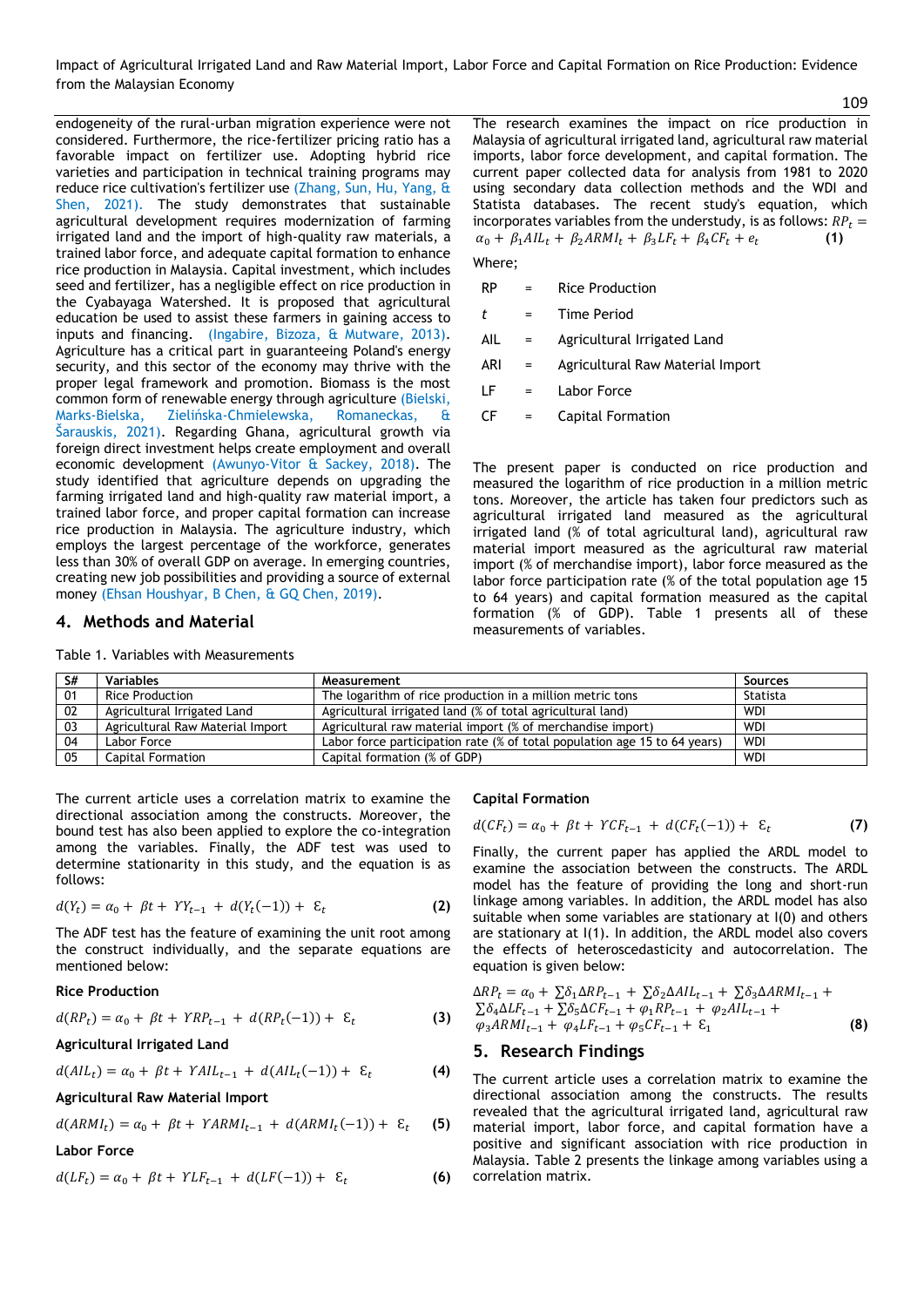| Variables   | LRP   | <b>AIL</b> | <b>ARMI</b> | ٢F      | rc<br>◡ |  |
|-------------|-------|------------|-------------|---------|---------|--|
| <b>LRP</b>  | .000  |            |             |         |         |  |
| AIL         | 0.241 | .000       |             |         |         |  |
| <b>ARMI</b> | 0.430 | 0.439      | .000        |         |         |  |
| --          | 0.199 | $-0.111$   | $-0.352$    | $000$ . |         |  |
|             | 0.309 | 0.732      | 0.633       | 0.532   | .000    |  |

#### Table 2. Matrix of correlations

In addition, the present research has also applied the ADF test to check stationarity. The results exposed that the LRP and AIL have no unit root at level, but ARMI, LF, and CF have no unit root at first difference. Table 3 presents the ADF unit root test results.

#### Table 3. Unit Root Test

| Augmented Dickey-Fuller Test (ADF) | Level | t-statistics | p-values |
|------------------------------------|-------|--------------|----------|
| <b>LRP</b>                         | (0)   | $-2.763$     | 0.031    |
| AIL                                | (0)   | $-2.532$     | 0.038    |
| <b>ARMI</b>                        | 1(1)  | $-6.983$     | 0.000    |
| ιF.                                | 1(1)  | $-6.829$     | 0.000    |
| CΕ                                 | 1(1)  | $-5.337$     | 0.000    |

Moreover, the bound test has also been applied to examine the co-integration among the variables. The results exposed that the calculated f-statistic (5.722) value is larger than the critical

values, and exposed co-integration exists. Table 4 presents the bound test for co-integration.

Table 4: ARDL Bound Test

| Model                   | <b>F-statistics</b> | Lag | Level of Significance | Bound test critical values |       |
|-------------------------|---------------------|-----|-----------------------|----------------------------|-------|
|                         |                     |     |                       | (0)                        |       |
| RP/ (AIL, ARMI, LF, CF) | 5.722               |     | 1%                    | 6.129                      | 6.430 |
|                         |                     |     | 5%                    | 5.028                      | 5.621 |
|                         |                     |     | 10%                   | 4.107                      | 4.759 |

The results of the ARDL model revealed that the agricultural irrigated land, agricultural raw material import, labor force, and capital formation have a positive and significant association with rice production in Malaysia in the short run. In addition, R square 0.564 indicated that the 56.4 percent

of changes are due to the agricultural irrigated land, agricultural raw material import, labor force, and capital formation. Table 5 presents the ARDL model results that indicated short-run associations.

#### Table 5: Short Run Coefficie (Zhuang et al., 2019) nts

| Variable           | Coefficient | Std. Error         | t-Statistic | Prob.    |
|--------------------|-------------|--------------------|-------------|----------|
| D(A L)             | 3.920       | 1.109              | 3.535       | 0.006    |
| D(ARMI)            | 2.773       | 0.387              | 7.165       | 0.000    |
| D(LF)              | .093        | 0.429              | 2.548       | 0.026    |
| D(CF)              | 2.990       | 0.910              | 3.286       | 0.012    |
| CointEq $(-1)^*$   | $-1.634$    | 0.428              | $-3.818$    | 0.000    |
| R-squared          | 0.564       | Mean dependent var |             | $-0.035$ |
| Adjusted R-squared | 0.548       | S.D. dependent var |             | 2.192    |

The ARDL model results also revealed that the agricultural irrigated land, agricultural raw material import, labor force, and capital formation have a positive and significant association with rice production in Malaysia in the long run. Table 6 presents the ARDL model results that indicated long-run associations.

#### Table 6: Long Term Coefficients

| Variable    | Coefficient | Std. Error | t-Statistic | Prob. |
|-------------|-------------|------------|-------------|-------|
| <b>AIL</b>  | 3.911       | 0.922      | 4.242       | 0.000 |
| <b>ARMI</b> | 3.432       | 0.918      | 3.739       | 0.008 |
| ΙF          | 1.908       | 0.529      | 3.607       | 0.010 |
| CF          | 0.954       | 0.381      | 2.504       | 0.023 |
|             | 0.910       | 0.463      | 1.965       | 0.048 |

#### **6. Discussions**

The results showed that agricultural irrigated land positively relates to rice production. These results agree with Zhuang et al. (2019), which show that rice crops need water in large quantities. In the countries where the agricultural irrigated land is in a large area, the government can expand the cultivation of crops that need water appropriately. So, the production of rice can also be increased. These results also agree with He, Wang, and Cui (2020), which highlights that the agricultural area where it is possible to supply water to land or crops through pipes, ditches, sprinkles, or streams instead of just relying on the rainfall, a large piece of land can be arranged for the cultivation of rice crops. Hence, the larger the agricultural irrigated land, the larger the rice production to be cultivated.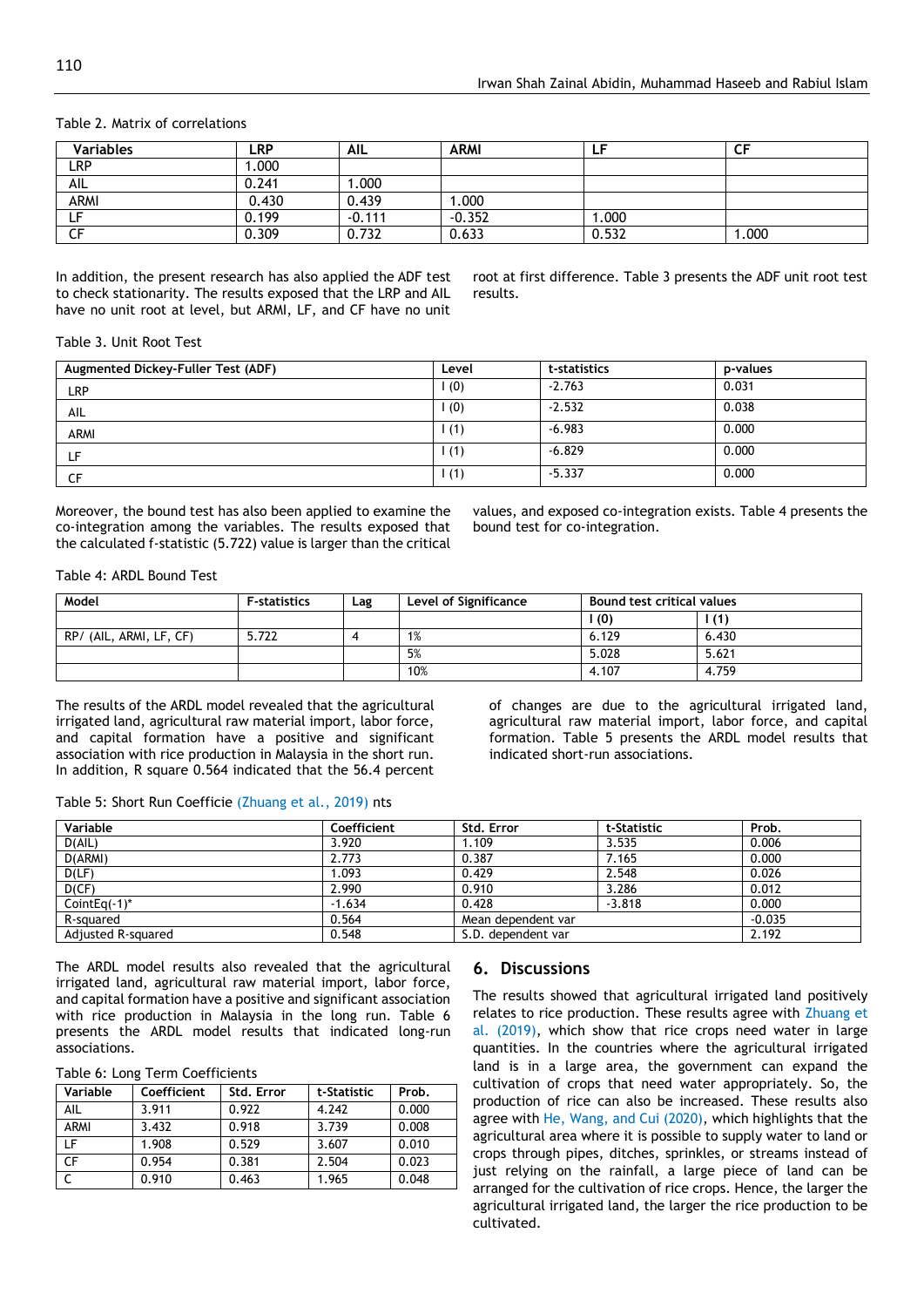Impact of Agricultural Irrigated Land and Raw Material Import, Labor Force and Capital Formation on Rice Production: Evidence from the Malaysian Economy

The findings indicated that agricultural raw material imports positively correlate with rice production. These findings are corroborated by Soullier, Demont, Arouna, Lançon, and Del Villar (2020). They argue that agricultural raw material imports enable crop farmers to purchase fertilizers, seeds, growing media, inhibitors, chelates, dispersants, and lignosulfonates from other countries when needed and allow crop farmers to expand their crop production businesses where all of these raw materials are required. Sers and Mughal (2020) reinforce these findings by examining how, despite having some acreage for crop production, farmers cannot enhance crop production practices and total volume crop output due to a lack of highquality agricultural raw materials. This agricultural raw material shortage can be alleviated through agricultural raw material imports. These results indicated that the labor force positively relates to rice production. These results match Chandio et al. (2022), which state that rice production has different stages like seed selection, seed-bed and preparation of paddy, rice transplanting, weeding, fertilizing, pest removal, harvesting, threshing, drying, and marketing. At all these stages, different practices are to be performed. For these practices, a large labor force is required. When the enterprises dealing in crop production can afford considerable labor, they can expand the crop cultivation and processing for ultimate use. These results also agree with Wang et al. (2020), which show that just the presence of a large number of labor-force is not enough to achieve desired productivity from crop cultivation, but it is also necessary that the labor force must be skilled and talented in the relevant field so that the optimal production can be from resources applied.

The findings indicated that capital formation is positively correlated with rice production. These findings corroborate Houshyar et al. (2019b), who demonstrate that when a large amount of capital goods is produced, such as instruments, equipment, technologies, transportation assets, infrastructure, and artificial intelligence, various crop production practices can be facilitated, such as the use of irrigation, transplantation, and cultivation technologies, which increases crop production agility and productivity.

# **7. Implications**

The present study has excellent theoretical significance because of its immense contribution to literature. The current study explores the influences of agricultural irrigated land, agricultural raw material import, labor force, and capital formation on rice production. Exploring the impacts of agricultural irrigated land and agricultural raw material import on rice production have been an exciting topic among researchers. But very few studies have discussed the role of the labor force and capital formation in rice production. The current study evaluates the effects of all of these factors on crop yield and so adds to the body of knowledge. The current study explores the effects of agricultural irrigated area, agricultural raw material imports, labor force, and capital development on rice output in the Malaysian agricultural system, a significant contribution to the literature. Additionally, the current study is critical for the practical agriculture system, economic growth, and social wellbeing. This study assists policymakers in formulating policies that promote high rice production through the use of irrigated agricultural land, agricultural raw material imports, labor, and capital. It is a guideline to state authorities interested in the economic growth and social wellbeing how they must give rise

to rice production, which is the source of food, job creation, and revenues. This study shows that the effectiveness of agricultural irrigated land, raw material import, efficient labor force, and increased capital formation enhance rice production.

# **8. Conclusions and Limitations**

The study explored the influences of agricultural irrigated land, agricultural raw material import, labor force, and capital formation on rice production. Following a quantitative research method, the authors made an empirical survey of the Malaysian economy to investigate agricultural irrigated land, raw material import, labor force, capital formation, rice production, and their relationship. The empirical data from the research survey showed a positive link between the influences of agricultural irrigated land, agricultural raw material import, labor force, capital formation, and rice production. The findings indicated that rather than relying exclusively on rainfall, an agrarian region might be set aside for rice crop development where water could be delivered to land or crops via pipelines, ditches, sprinklers, or streams. As a result, the more irrigated agricultural land available, the more rice can be farmed. The findings indicated that importing agricultural raw materials enables rice farmers to purchase fertilizers, seeds, growing media, inhibitors, chelates, dispersants, and lignosulfonates from other nations as necessary, hence promoting rice production sustainability. The increasing labor force that is highly skilled and gifted and the increased production of other capital goods all contribute to the country's enhanced rice production. The present study is exposed to several limitations that are to be removed to present a better and more reliable study. This study examines just three non-financial factors: agricultural irrigated land, agricultural raw material import, labor force, and capital formation to analyze rice production. Financial factors like capital structure, debt portfolio, and green finance are critical to crop production. Future authors must focus on enhancing the study scope by including these factors in the research. Moreover, it is expected from an excellent study to general to all nations. But this, which considers only the Malaysian agriculture system for crop production analysis, is not general and requires the attention of future researchers.

# **ACKNOWLEDGEMENT**

This research was supported by the Ministry of Higher Education (MoHE) of Malaysia through **Fundamental Research Grant Scheme (FRGS/1/2019/SS08/UUM/02/15).**

# **References**

- <span id="page-5-0"></span>Abidin, I. S. Z., Haseeb, M., Islam, R., & Chiat, L. W. (2022). Role of Technology Adoption, Labor Force and Capital Formation on the Rice Production in Malaysia. *AgBioForum, 24*(1), 41-49.
- <span id="page-5-1"></span>Alaloul, W. S., Musarat, M. A., Rabbani, M. B. A., Iqbal, Q., Maqsoom, A., & Farooq, W. (2021). Construction sector contribution to economic stability: Malaysian GDP distribution. *Sustainability, 13*(9), 5012-5024.
- <span id="page-5-2"></span>Awunyo-Vitor, D., & Sackey, R. A. (2018). Agricultural sector foreign direct investment and economic growth in Ghana. *Journal of Innovation and Entrepreneurship, 7*(1), 1-15.